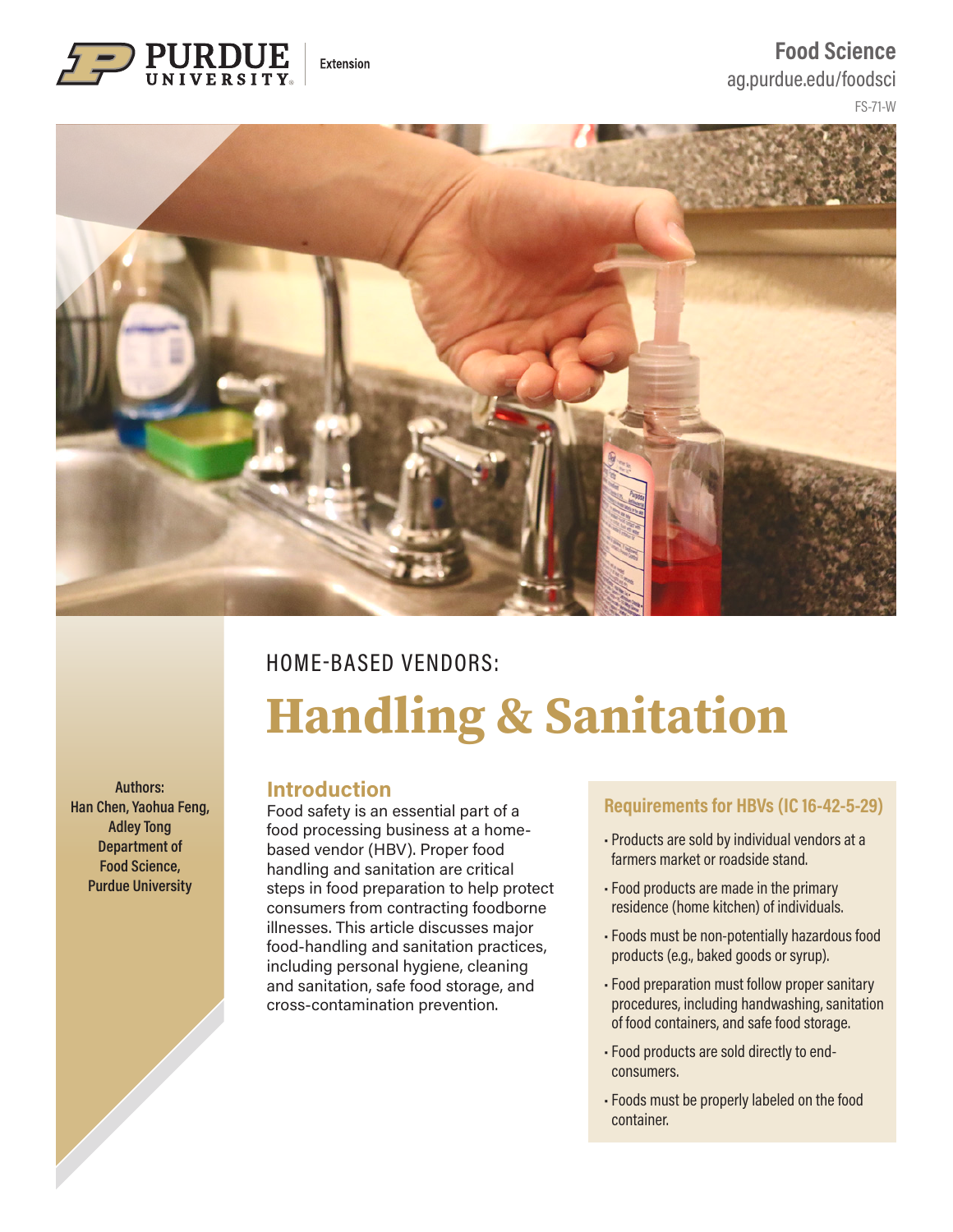## **Personal Hygiene**

Humans can carry pathogens, such as Norovirus, Hepatitis A, and *Shigella*, which can be spread onto foods easily via skin, hair, saliva, and mucus. Pathogens can be spread at several key food preparation and production steps, including packing and packaging. Therefore, to prevent the spread of pathogens, it is crucial for food handlers who work directly with food, food-contact surfaces, and food packaging to maintain personal hygiene.

Guidelines for food handlers are as follows.

- 1. *Wash hands with warm water and soap frequently.* A sink with hot and cold water, soap, and disposable towels must be available near the preparation or kitchen area. Handwashing is a simple and effective way to avoid crosscontamination and to protect the food-handler and customers from becoming ill. Proper handwashing includes four steps:
	- (1) Wet hands with warm water.

(2) Next, apply soap and scrub hands for 20 seconds, or sing the "happy birthday song" twice. Bacteria on the skin are hard to remove. Washing hands for 20 seconds helps remove more bacteria than washing hands for shorter periods.

(3) Rinse hands thoroughly with clean water.

(4) Dry hands with a single-use paper towel. Paper towel usage is an efficient hand-drying method that also reduces possible contamination of surrounding surfaces by excess water droplets.

Food handlers should wash hands **before**:

• Preparing and serving food

Food handlers should wash hands **after**:

- Absence from the working area
- Touching any part of the body (e.g., hair, face, or clothes)
- Using the restroom
- Handling money
- Using a cellphone
- Eating and drinking
- Handling raw foods (e.g., raw produce, raw flour, or raw meat and poultry)
- Touching dirty surfaces, equipment, and utensils (e.g., cellphone or used dishes)
- Carrying garbage
- Touching a pet
- Any time when activities are changed and/or when hands are contaminated

2. *Wear clean clothes and protective clothing in the food preparation area.* Wearing clean clothes and showering often are important in preventing additional contaminants from entering the cooking or preparation area. Wearing protective clothing, including disposable gloves, hairnets, and beard-nets (if necessary), can prevent crosscontamination from hands and hair to foods and food-contact surfaces. Gloves should be changed frequently because they can be a source of contamination. Food handlers should change gloves before preparing new food, after touching dirty surfaces (e.g., dirty dishes, equipment, and utensils), and after using the restroom.

Food handlers are not recommended to wear artificial fingernails, nail polish, and jewelry during food preparation, except for simple rings, such as wedding bands. These items may accidentally fall into the food, and they can harbor harmful bacteria that may be transferred onto food products. If food handlers choose to wear artificial fingernails or nail polish, gloves should be worn in the food preparation area.

- 3. *Do not work when sick.* Because food handlers work closely with foods, they should work only when they are in good health. Pathogens can be transmitted easily from sick food handlers to foods via hands, feces, vomit, saliva, and mucus. Food handlers should not prepare food or go into food preparation areas if they have a fever, a cough, are sneezing, vomiting, or have diarrhea.
- 4. *Restrict other activities in the food preparation area.* During food preparation, other activities should be restricted, including meal preparation, kitchen cleaning, smoking, eating, and drinking. Infants, young children, and pets should not enter the food preparation area because dirt, bacteria, and other unknown contaminants can be introduced, and can contaminate food products.

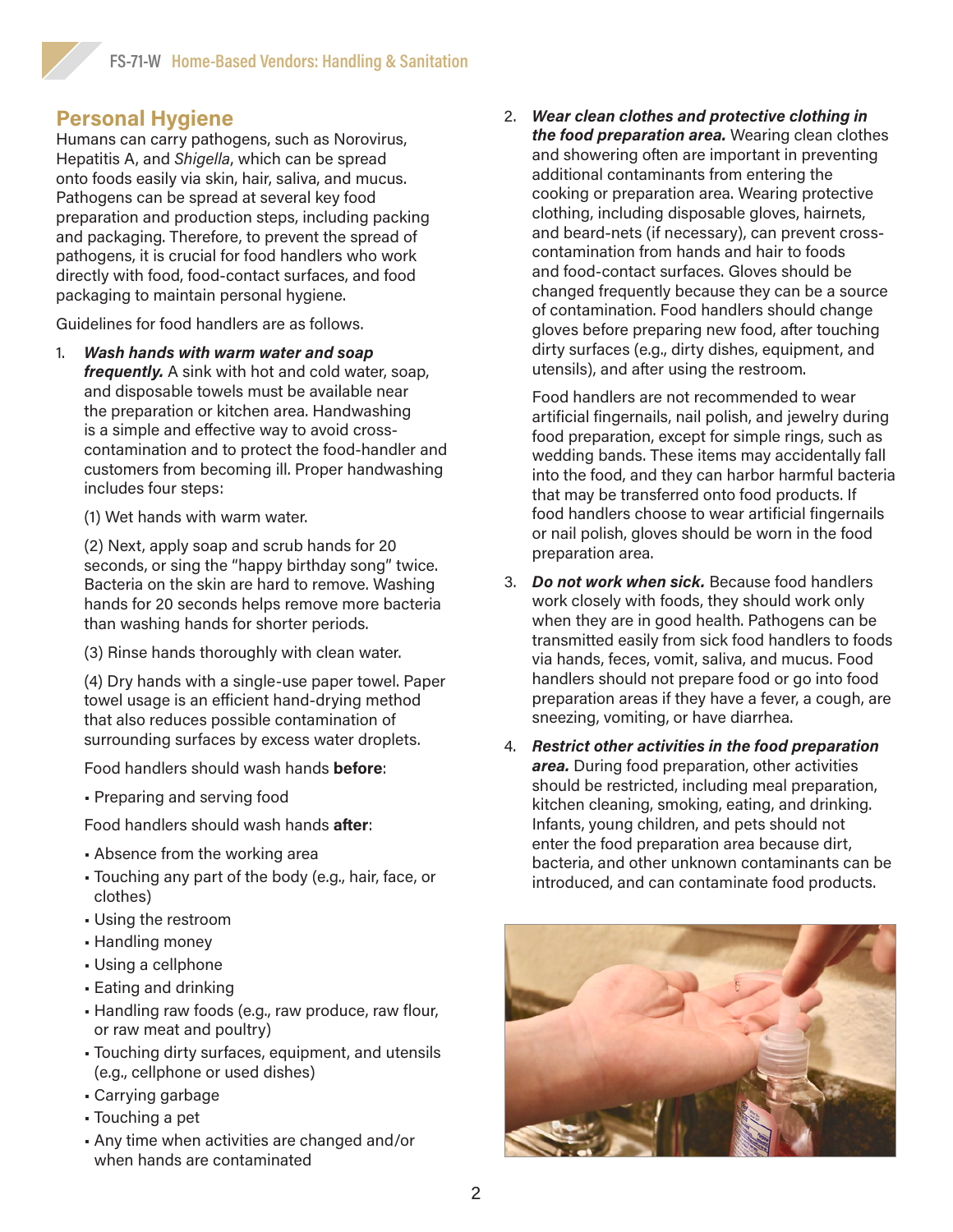# **Preventing Cross-Contamination**

Cross-contamination refers to the transfer of pathogens from one place to another, including from humans, food, or other objects. It can occur at any time and at any location that can potentially cause foodborne illnesses among consumers. Preventing cross-contamination is essential in preventing foodborne illness.

When **preparing** food products:

#### *1. Separate*

• Separate cutting boards and utensils for raw foods and ready-to-eat foods. For example, use different utensils when handling fresh strawberries and strawberry jam.

#### *2. Clean and sanitize*

- Maintain personal hygiene.
- Clean and sanitize all food-contact surfaces before and after use, including cutting boards, containers, utensils, and equipment.
- *3. Fruits and vegetables should be washed under cold running water.* Washing produce helps to remove dirt and other particles, but soap and detergent should not be used when washing fruits and vegetables. Using a clean and sanitized brush helps to clean hard-surfaced fruits and vegetables, such as cantaloupe and potatoes. A produce brush can be a source of contamination, so it should be cleaned and sanitized after being used. Bruised or damaged areas of produce should be cut away because harmful bacteria can grow in those areas.

When **storing** food products in the refrigerator, it is vital to prevent the juice from raw animal products from dripping onto other food products. Raw meat, poultry, and seafood should be placed in sealed containers or plastic bags before placing them into the refrigerator. They should also be placed on the lower shelf of the refrigerator, while other food products, such as fresh fruit and vegetables, should be placed on higher shelves of the refrigerator.

# **Cleaning and Sanitation**

Cleaning and sanitation are essential steps to prevent cross-contamination from one surface to another.

#### **Cleaning**

Physically remove dirt from surfaces with clean water and detergent.

#### **Sanitation**

Treat cleaned surfaces with sanitizers to reduce microorganism growth

There are four core cleaning and sanitation steps:

- Step 1: Physically remove dirt from surfaces with a brush and water.
- Step 2: Apply detergent on surfaces and scrub the surfaces.
- Step 3: Use clean water to rinse the surface to remove dirt and detergent.
- Step 4: Apply the sanitizer on the surfaces and let them air dry. Follow the instructions on the label of the sanitizer to prepare the solution. Check sanitizer requirements, as rinsing may be required before drying. Ensure the sanitizer is appropriate for food-contact surfaces, and always follow the product use instructions.

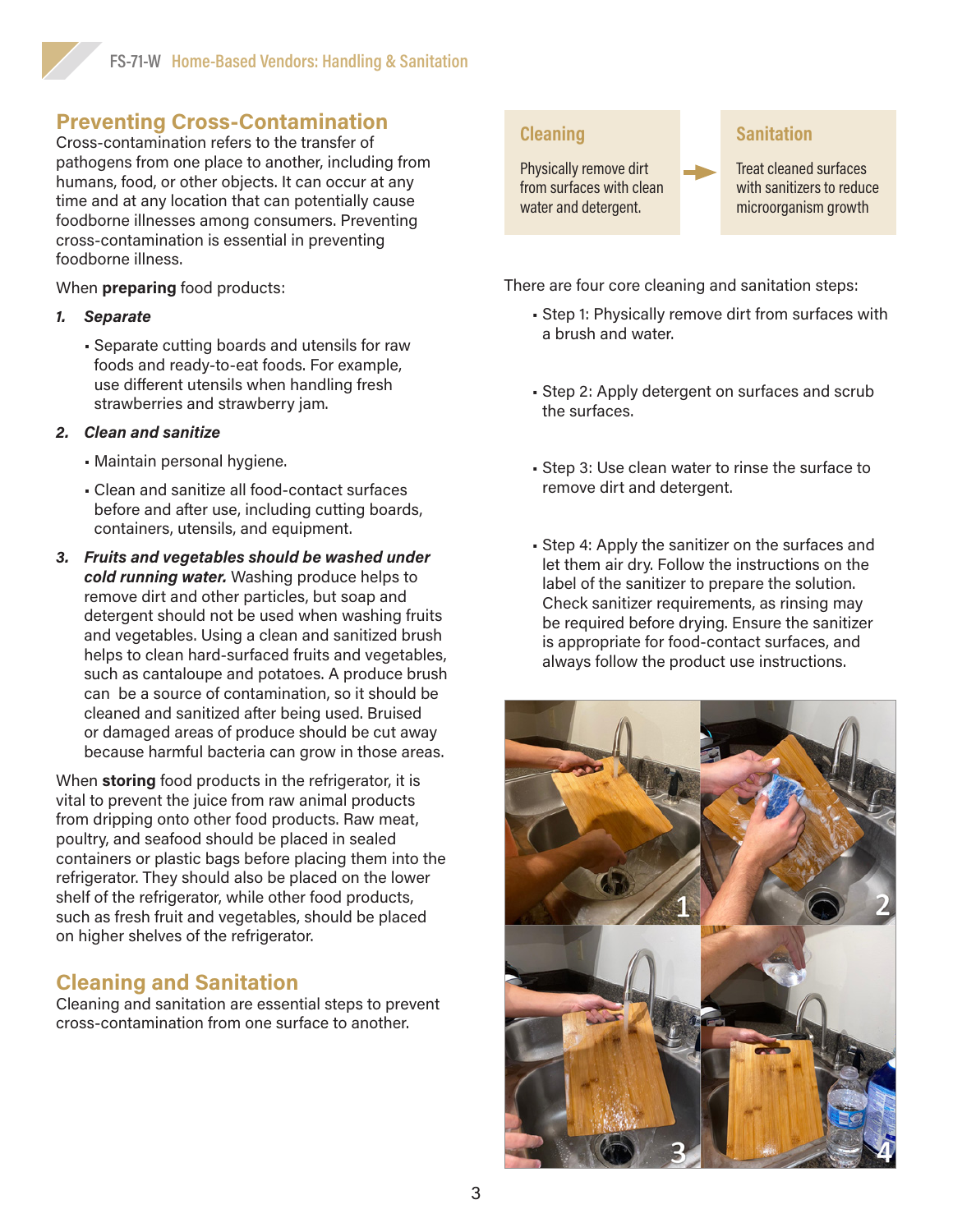Food-contact surfaces, including cutting boards, utensils, and equipment, must be cleaned and sanitized after contacting raw foods, and before working with ready-to-eat foods.

For information about sanitizers approved by the Environmental Protection Agency (EPA): [https://](https://www.epa.gov/pesticide-registration/selected-epa-registered-disinfectants) [www.epa.gov/pesticide-registration/selected-epa](https://www.epa.gov/pesticide-registration/selected-epa-registered-disinfectants)[registered-disinfectants](https://www.epa.gov/pesticide-registration/selected-epa-registered-disinfectants)

#### **Storage**

Shelf-stable food ingredients (e.g., flour and spices) and products (e.g., canned foods) can be stored at room temperature. Below are the guidelines for shelfstable food storage:

- 1. Food storage areas should be clean and dry and free of insects and rodents.
- 2. Food storage areas should be separated from personal storage areas and chemical (e.g., pesticide and cleaning chemicals) storage areas.
- 3. All food products should be covered and protected from contamination in the environment, such as dirt, droplets, and leakages.
- 4. Ensure all food products in the storage area are properly labeled with their product name, expiration date, or production date. Record the manufacturers' name and product lot numbers if the food ingredients/products are bought from approved sources, in case of product recalls.
- 5. It is recommended to store foods at least six inches above the floor.

Temperature and time are two critical factors in ensuring safe food storage.

- 1. Maintain refrigerator and freezer at or below the safe temperature. Refrigerator and freezer thermometers should be kept in the refrigerator and freezer to assure that both are kept at safe temperatures. Thermometers should be checked and calibrated weekly to ensure their accuracy. The calibration process should follow the manufacturer's instructions.
	- Refrigerator temperatures should be kept at 40 °F or below.
	- Freezer temperatures should be kept at 0°F or below.



According to Indiana State Board of Animal Health guidelines, poultry (up to 1,000 birds annually) and rabbits can be slaughtered and sold at roadside stands, farmers markets, or from the farm directly. All poultry and rabbits sold at farmers markets or roadside stands must be frozen at temperatures at or below 0°F. If sold from the farm, poultry and rabbits must be refrigerated at or below 40°F or frozen at the point of sale and through the delivery process. Shell eggs packed for customers should be stored and transported under 45°F.

- 2. Perishable food should not be left out at room temperature for over two hours. If the room temperature is higher than 90°F (hot summer weather), perishable food should not be left out for more than one hour.
- 3. Store large portions of cooked foods in shallow containers instead of large and deep pots. Shallow containers allow the foods to cool rapidly in the refrigerator or freezer to prevent the growth of pathogens.

#### **Key Takeaways**

- Maintain good personal hygiene, including frequent hand washing and wearing protective clothing.
- Prevent cross-contamination by separating raw and ready-to-eat foods, and properly clean and sanitize all food-contact surfaces.
- Store shelf-stable food products with labels in a clean environment, and store perishable food in the refrigerator or freezer.
- Use refrigerator and freezer thermometers to maintain refrigerator temperatures at or below 40°F, and freezer temperatures at or below 0°F.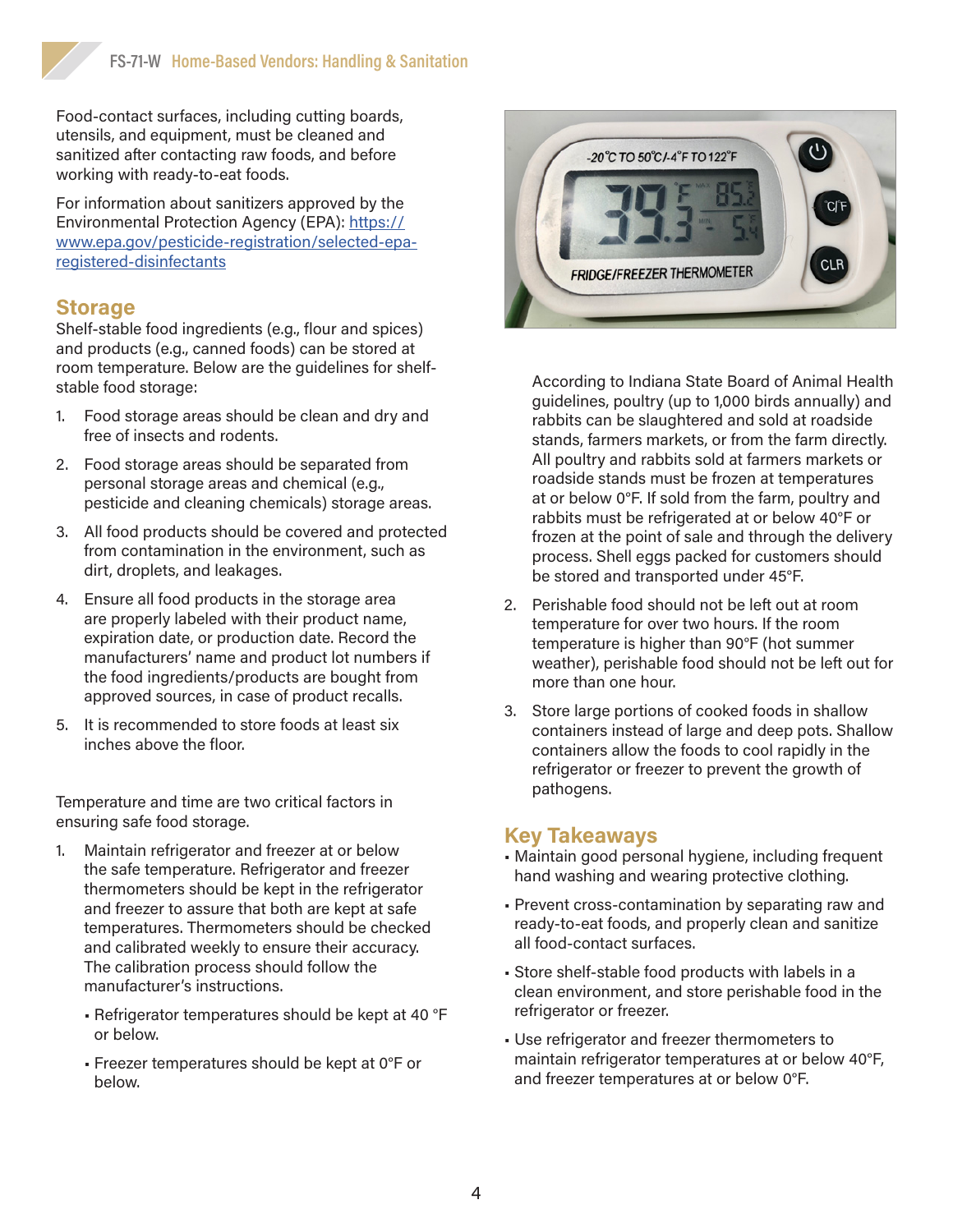## **Contacts**

For more information about the home-based vendor law, contact the following offices:

1. County Department of Health Information (Indiana)

Website: <https://www.in.gov/isdh/24822.htm>

2. Indiana State Department of Health Food Protection Program

Website: <https://www.in.gov/isdh/20640.htm>

Phone number: 317-234-8569

Email: [food@isdh.in.gov](mailto:food@isdh.in.gov)

## **References and Useful Resources**

Indiana Home-Based Vendor Law:

- 1. Indiana State Department of Health. (2018). Home-Based Vendor PHF Products. Available at: [https://](https://www.in.gov/isdh/files/Memo%20to%20LHDs%20HBV%20PHF%20Products%208-23-18.pdf) [www.in.gov/isdh/files/Memo%20to%20LHDs%20](https://www.in.gov/isdh/files/Memo%20to%20LHDs%20HBV%20PHF%20Products%208-23-18.pdf) [HBV%20PHF%20Products%208-23-18.pdf](https://www.in.gov/isdh/files/Memo%20to%20LHDs%20HBV%20PHF%20Products%208-23-18.pdf)
- 2. Indiana State Department of Health. (n.d.). Home-Based Vendors Basics. Available at: [https://](https://www.in.gov/isdh/files/HBV%20presentation%20undated%202018.pdf) [www.in.gov/isdh/files/HBV%20presentation%20](https://www.in.gov/isdh/files/HBV%20presentation%20undated%202018.pdf) [undated%202018.pdf](https://www.in.gov/isdh/files/HBV%20presentation%20undated%202018.pdf)
- 3. Gilliam, A. S. (n.d.). Understanding Indiana House Enrolled Act (HEA) 1309 – Farmers' Market Boot Camp. *Indiana State Department of Health*. Available at: [https://www.in.gov/isdh/files/](https://www.in.gov/isdh/files/HEA_1309_Guidance_Growing_for_Market_ICDC_Farm_Bureau_2010.pdf) HEA 1309 Guidance Growing for Market [ICDC\\_Farm\\_Bureau\\_2010.pdf](https://www.in.gov/isdh/files/HEA_1309_Guidance_Growing_for_Market_ICDC_Farm_Bureau_2010.pdf)
- 4. Clymer, C., Barrett, T., Feng, Y. (2019). Overview of Home-Based Vendor Law. *Purdue Extension Publication.* Available at: [https://www.extension.](https://www.extension.purdue.edu/extmedia/FS/FS-30-W.pdf) [purdue.edu/extmedia/FS/FS-30-W.pdf](https://www.extension.purdue.edu/extmedia/FS/FS-30-W.pdf)
- 5. Clayton, K., Morgan, M., Keener, K. (n.d.). Using a Home Kitchen to Prepare Food for Sale. *Purdue Extension Publication.* Available at: [https://www.](https://www.extension.purdue.edu/extmedia/FS/FS-18-W.pdf) [extension.purdue.edu/extmedia/FS/FS-18-W.pdf](https://www.extension.purdue.edu/extmedia/FS/FS-18-W.pdf)
- 6. Indiana State Board of Animal Health. (2017). Sale of Meat and Poultry at Farmers Markets. Available at: [https://www.in.gov/boah/files/FarmerMkt%20](https://www.in.gov/boah/files/FarmerMkt%20Sale%20of%20Meat-Poultry-Rabbit%202017.pdf) [Sale%20of%20Meat-Poultry-Rabbit%202017.pdf](https://www.in.gov/boah/files/FarmerMkt%20Sale%20of%20Meat-Poultry-Rabbit%202017.pdf)

Basic Food Handling and Sanitation Practices:

- 1. United States Department of Agriculture. (2013). Basics for Handling Food Safely. Available at: [https://www.fsis.usda.gov/wps/](https://www.fsis.usda.gov/wps/wcm/connect/18cece94-747b-44ca-874f-32d69fff1f7d/Basics_for_Safe_Food_Handling.pdf?MOD=AJPERES) [wcm/connect/18cece94-747b-44ca-874f-](https://www.fsis.usda.gov/wps/wcm/connect/18cece94-747b-44ca-874f-32d69fff1f7d/Basics_for_Safe_Food_Handling.pdf?MOD=AJPERES)[32d69fff1f7d/Basics\\_for\\_Safe\\_Food\\_Handling.](https://www.fsis.usda.gov/wps/wcm/connect/18cece94-747b-44ca-874f-32d69fff1f7d/Basics_for_Safe_Food_Handling.pdf?MOD=AJPERES) [pdf?MOD=AJPERES](https://www.fsis.usda.gov/wps/wcm/connect/18cece94-747b-44ca-874f-32d69fff1f7d/Basics_for_Safe_Food_Handling.pdf?MOD=AJPERES)
- 2. Indiana State Department of Health. (n.d.). ISDH: 410 IAC 7-21 Section 36 - Personnel Hygienic Practices. Available at: [https://www.in.gov/](https://www.in.gov/isdh/21119.htm) [isdh/21119.htm](https://www.in.gov/isdh/21119.htm)
- 3. Minnesota Department of Health Consumer Fact Sheet. (2007). Preventing Cross-Contamination. Available at: [https://www.health.state.mn.us/](https://www.health.state.mn.us/people/foodsafety/clean/xcontamination.pdf) [people/foodsafety/clean/xcontamination.pdf](https://www.health.state.mn.us/people/foodsafety/clean/xcontamination.pdf)
- 4. United States Department of Agriculture. (2016). Cleanliness Helps Prevent Foodborne Illness. Available at: https://www.fsis.usda.gov/wps/ portal/fsis/topics/food-safety-education/getanswers/food-safety-fact-sheets/safe-foodhandling/cleanliness-helps-prevent-foodborneillness/CT\_Index
- 5. University of California Cooperative Extension Publication. (n.d.). Sanitation and Operating Procedures. Available at: [https://ucanr.edu/](https://ucanr.edu/sites/cottagefoods/Sanitation_and_Operating_Procedures/) sites/cottagefoods/Sanitation\_and\_Operating [Procedures/](https://ucanr.edu/sites/cottagefoods/Sanitation_and_Operating_Procedures/)
- 6. Sanitizers approved by the Environmental Protection Agency (EPA): [https://www.epa.gov/](https://www.epa.gov/pesticide-registration/selected-epa-registered-disinfectants) [pesticide-registration/selected-epa-registered](https://www.epa.gov/pesticide-registration/selected-epa-registered-disinfectants)[disinfectants](https://www.epa.gov/pesticide-registration/selected-epa-registered-disinfectants)

Thermometer Calibration:

- 1. Indiana State Department of Health. (n.d). Thermometer Calibration. Available at: [https://www.in.gov/isdh/files/](https://www.in.gov/isdh/files/ThermometerCalibration__3_.pdf) [ThermometerCalibration\\_\\_3\\_.pdf](https://www.in.gov/isdh/files/ThermometerCalibration__3_.pdf)
- 2. International Dairy Deli Bakery Association. (2012). Digital Thermometer Calibration. Available at: [https://www.iddba.org/training-materials/pdfs/jg](https://www.iddba.org/training-materials/pdfs/jg-digitalcalibration.aspx?ext=.pdf)[digitalcalibration.aspx?ext=.pdf](https://www.iddba.org/training-materials/pdfs/jg-digitalcalibration.aspx?ext=.pdf)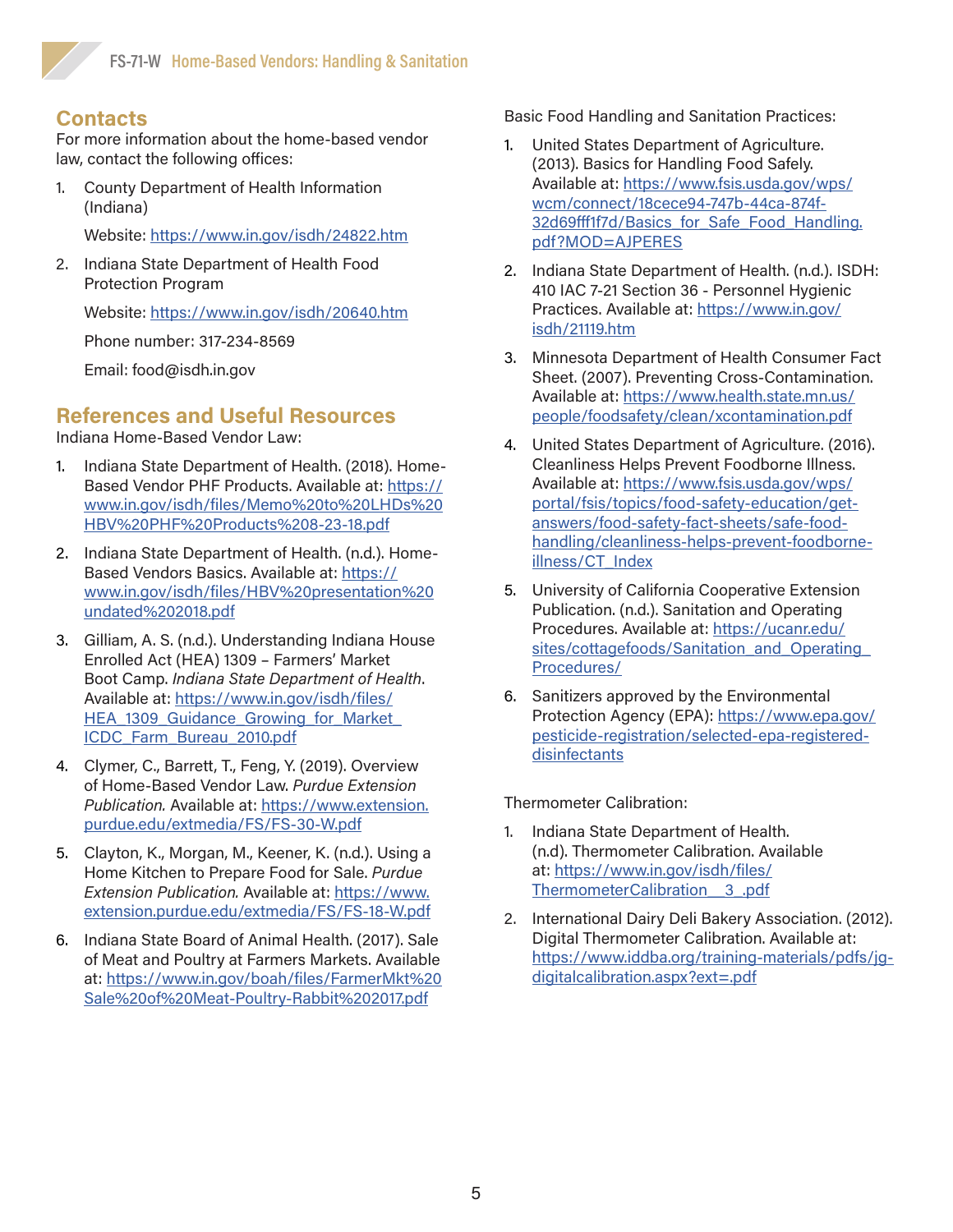# **Appendix**

# **Preventive Measures During COVID-19 Pandemic**

SARS-CoV-2, the virus that causes COVID-19, mainly spreads from person to person through respiratory droplets when an infected person coughs, sneezes, or speaks. The virus may be spread by asymptomatic individuals who do not show any COVID-19 symptoms. High-touch surfaces or objects contaminated by the virus may also spread the disease. Researchers are still learning other potential ways for this virus to spread. It is vital to take precautions to protect food workers. Below are some basic preventive measures that should be taken. Please check the CDC, FDA, EPA, and OSHA websites for more information on COVID-19.

- 1. Follow the proper handwashing steps to wash hands frequently (see "Personal Hygiene" above).
- 2. Cover mouth and nose with a tissue when coughing and sneezing. Throw the tissue in the trash and wash hands after that. Stop preparing food when sick.
- 3. Avoid touching ready-to-eat foods with bare hands and wear gloves to prevent cross-contamination (see "Personal Hygiene" above).
- 4. Frequently clean and disinfect high-touch surfaces or objects such as door handles, doorknobs, light switches, tables, counters, and toilets. Cleaning and sanitizing food contact surfaces, as stated in the "Cleaning and Sanitation" section above, reduce the risk of cross-contamination from surfaces to food. Cleaning and disinfecting hightouch surfaces reduce the risk of virus spread from surfaces to humans.

What is the difference between sanitizing and disinfecting?

**Sanitizing:** reduces the number of germs on surfaces or objects to a safe level. **Disinfecting:** kills the germs on surfaces or objects.

Here are the steps to clean and disinfect high-touch surfaces or objects:

- Wear gloves before cleaning and disinfecting.
- Clean the high-touch surfaces or objects with soap and water.
- Rinse the surfaces or objects with water.
- Apply EPA-registered disinfectant on the surfaces or objects. Always follow the instructions on the label of the disinfectant for safe and effective use.
- 5. Keep social distances of approximately six feet from others, if possible. This is especially important when there are workers helping with production or when sharing a commercial kitchen with others. If maintaining social distancing in the home kitchen or commercial kitchen is impossible, proper hygiene practices and wearing facecoverings can help reduce the risks.
- 6. Wearing a face-covering over mouth and nose may slow the spread of COVID-19. Please check the CDC website for more information on the use of face coverings.